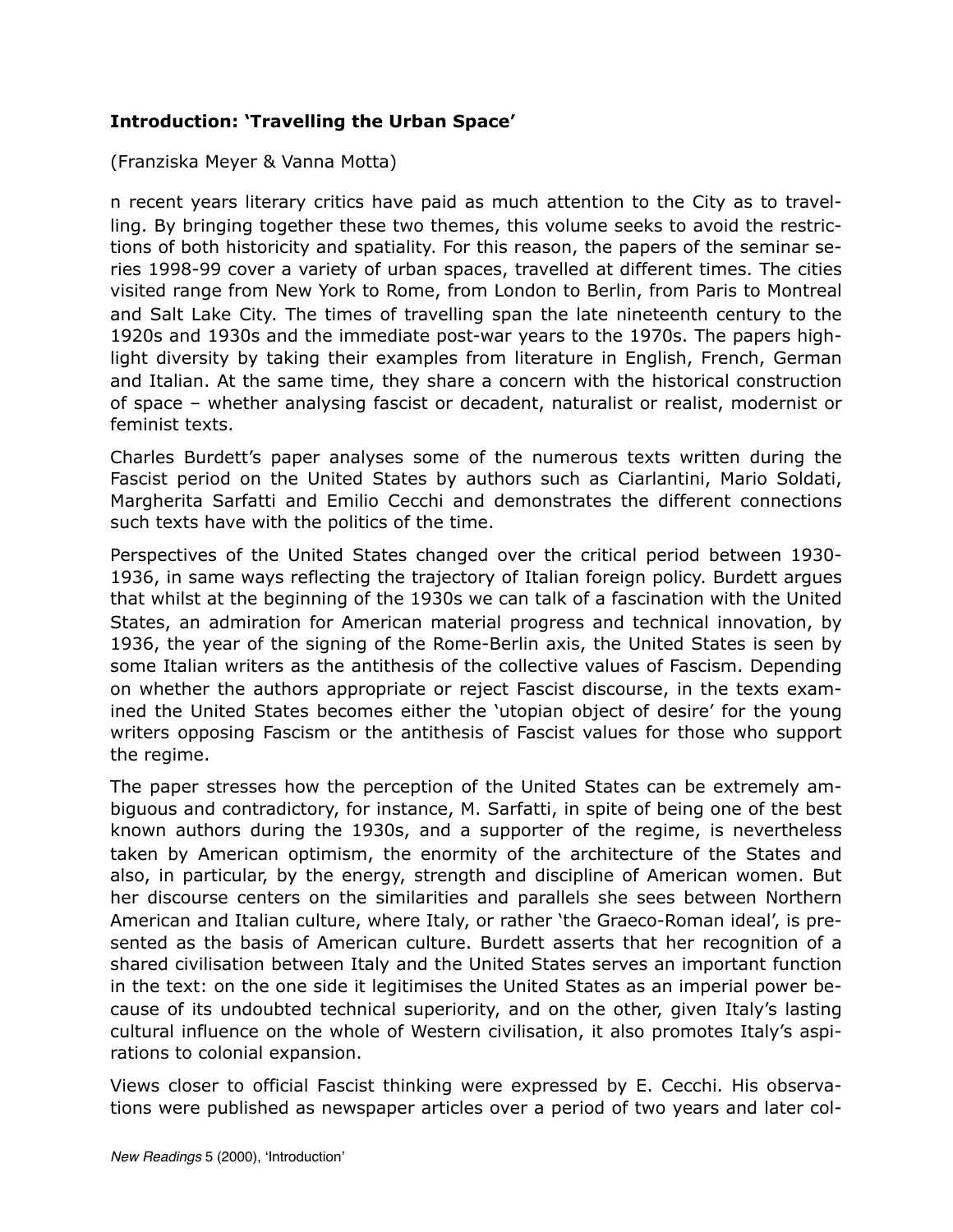lected into a volume, America amara (Bitter America). In the second part of this paper Burdett shows how Cecchi's description of the 'inevitable effects' of racial differences is closely linked to the Fascist idea of the superiority of a society which is racially homogenous. Cecchi presents the reader with an overall negative vision of the United States, a country that, according to him, in rejecting the 'puritanical' principles of the founding fathers, has become chaotic, violent, and has degenerated to such an extent that it no longer possesses any ideals or any values. In Cecchi, the landscape of New York's skyscrapers becomes a metaphor for the pride and the 'godless religion' of the whole of the United States, and, on a representational level, even American fiction is seen by the writer simply as a catalogue of 'sinister emotions and impulses'.

Burdett concludes his paper by emphasising how Cecchi's negative discourse on the American lack of collective ideals becomes an apologia for Mussolini's 'moral revolution'. The Fascist regime is presented as the antithesis of the individualistic and materialistic culture of the United States, acting as guarantor not only of the country's institutions but also of the Catholic religion and the traditional values of Latin civilisation.

Fabio Vighi's paper examines Pasolini's extensive use of toponyms taking into consideration not only the author's early poetry in dialects but also his letters and articles. Vighi traces the theoretical link between the poetry written in the region of Friuli and Pasolini's literary production in Rome. The paper's argument is that the different topoi in Pasolini's texts acquire a strong ideological significance on the one hand as conventional signs with specific and clear topographical connotations and on the other as adorati toponimi (adored toponyms) aspiring to become the very object they name.

In this light, Vighi argues, Pasolini's toponyms embody the search for a privileged utopian space where the reconciliation between nature and culture is possible. The paper shows how Casarsa, the village of Pasolini's mother, is accorded by the writer a mythological aura, whilst the whole of Friuli provides him with a romantic, dreamlike subject matter evoked by the use of toponyms. Vighi asserts that Pasolini's interest in toponymy gives him the possibility of recognising an almost mythical link existing between the physiognomy of the inhabitants of Friulan villages and the villages themselves. Thus, these villages are raised in Pasolini's early poetry to the status of animated beings, capable of giving life. But Vighi argues that the author's love for villages and rural communities underpins a critique of modern society which can be seen in Pasolini's dislike of cities, or at least, in his unease with Friulan urban spaces.

Vighi argues against the traditionally held view that Pasolini's move to Rome caused a break with Communist ideology. The paper asserts instead that Rome enabled him to develop the theoretical potential of his Friulan poetics, since it was here that his critique of modern society took on a more socially oriented stance. In Rome it is the borgate, the slums in the Northern part of the capital, that provide a link between the country and the city, and elicit the use of toponyms, and here too the toponyms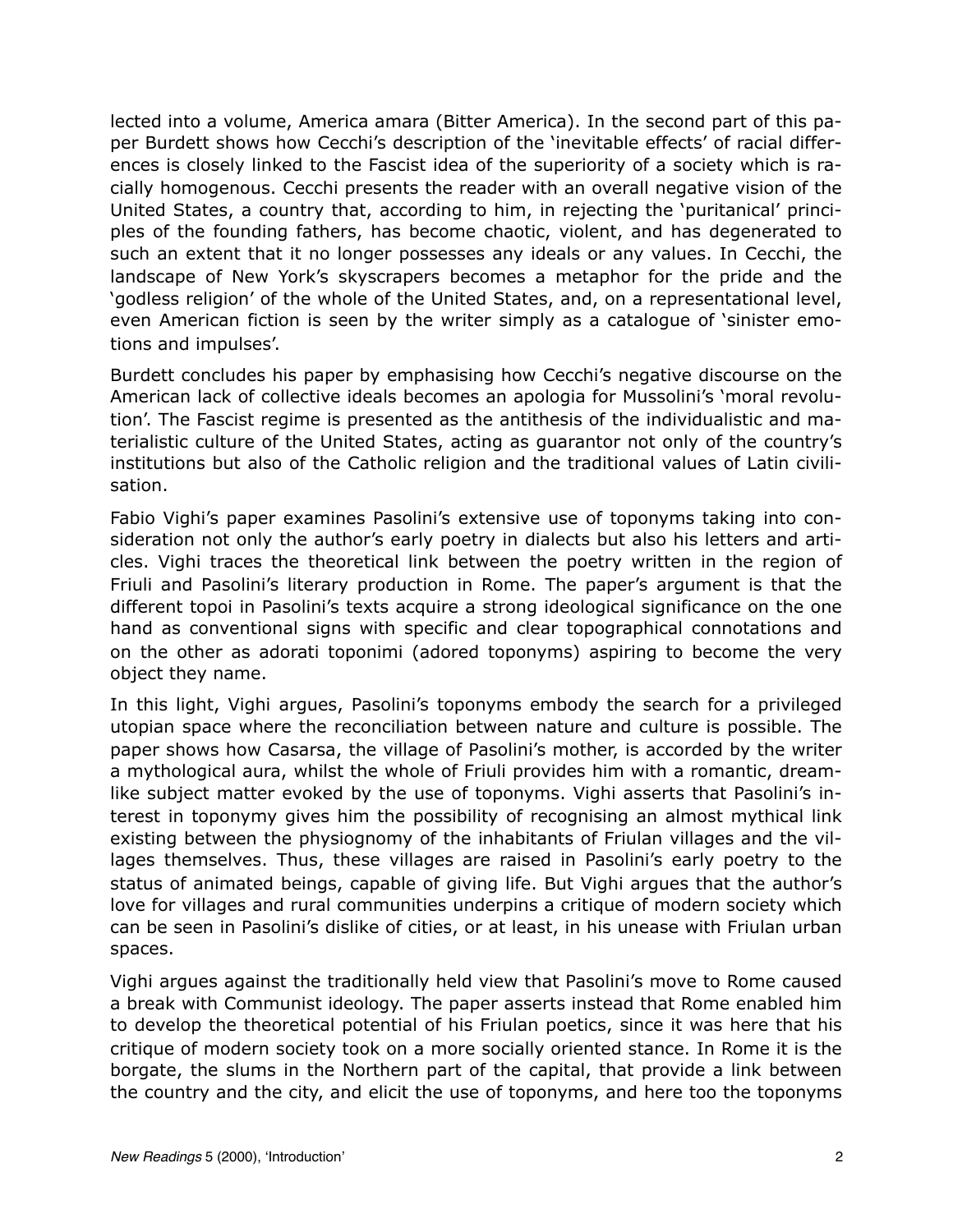go beyond their topographical value to achieve an exclusively utopian quality. The paper concludes by emphasising how it was at this point that Pasolini, moving away from orthodox Marxism and Gramscian philosophy, called for a revision of left-wing thought which would include a category of irrationality, a concept that Vighi makes very clear Pasolini could never positively define in his work and that proved to be especially problematic at a time when the Italian Communist Party had a very inflexible approach to socio-political and aesthetic problems.

Fiona Littlejohn's paper undertakes a comparative reading of two city novels set in London and Berlin in times of economic depression in the late 1920s. In both novels, Gabriele Tergit's Käsebier erobert den Kurfürstendamm (Cheesebeer Conquers the Kurfürstendamm) and J.B. Priestley's Angel Pavement, female and male characters respond differently to a changing urban environment: the paper shows striking similarities in the perception of the city under the aspect of gender and generation.

In both texts women's experiences of the living city contrast starkly with men's views of a lifeless city. While the two middle-aged male characters perceive the effects of modernisation as an alienating threat to traditional patriarchal values, the very same phenomena provide the younger female characters with spaces for mobility and liberation. Both men project their fears, as Littlejohn argues, on the urban landscape; they respond to its threats by retreating into 'non urban spaces', as the interior of the private home, or by clinging to rural niches within the city. The two professional women, on the other hand, are travelling through the city on their own, which helps them to break free from the constraints of the domestic interior. However, these liberating journeys are not independent of their economic situation. In Priestley's novel the horizon of the female protagonist's urban journeys is restricted by her income. This leaves her dependent on the financial resources of a male companion, whose company is also crucial for gaining access to places which are normally no-go areas for women.

This paper explores questions of class, as well as gender, and serves to challenge notions of the City and its images in literature, such as those which exclusively identify urban modernism with universalising tendencies, when the dominant discourse in modernist literature identifies experiences of isolation and strangeness as "the reality of all human life" (Raymond Williams).

In the texts by Priestley and Tergit the two female characters, both of whom are from middle class backgrounds, differ in their perceptions of the harsh economic realities of city life in the late 1920s. Priestley's protagonist responds to her negative perceptions of commercialisation by taking imaginary flights of fantasy into sheltered scenes of bourgeois family life or into travel literature, where women visit exotic places as companions to adventurous men. This heroine leans towards romanticised perceptions of her surroundings which also mirror the contemporary imperialist values. Tergit's text, on the other hand, provides a female protagonist with a more realistic perspective, one which also contrasts with the escapist fantasies of her male counterpart. Here the woman is shown as being more at home in the city. Walking about freely without 'any particular purpose', she is not dependent on a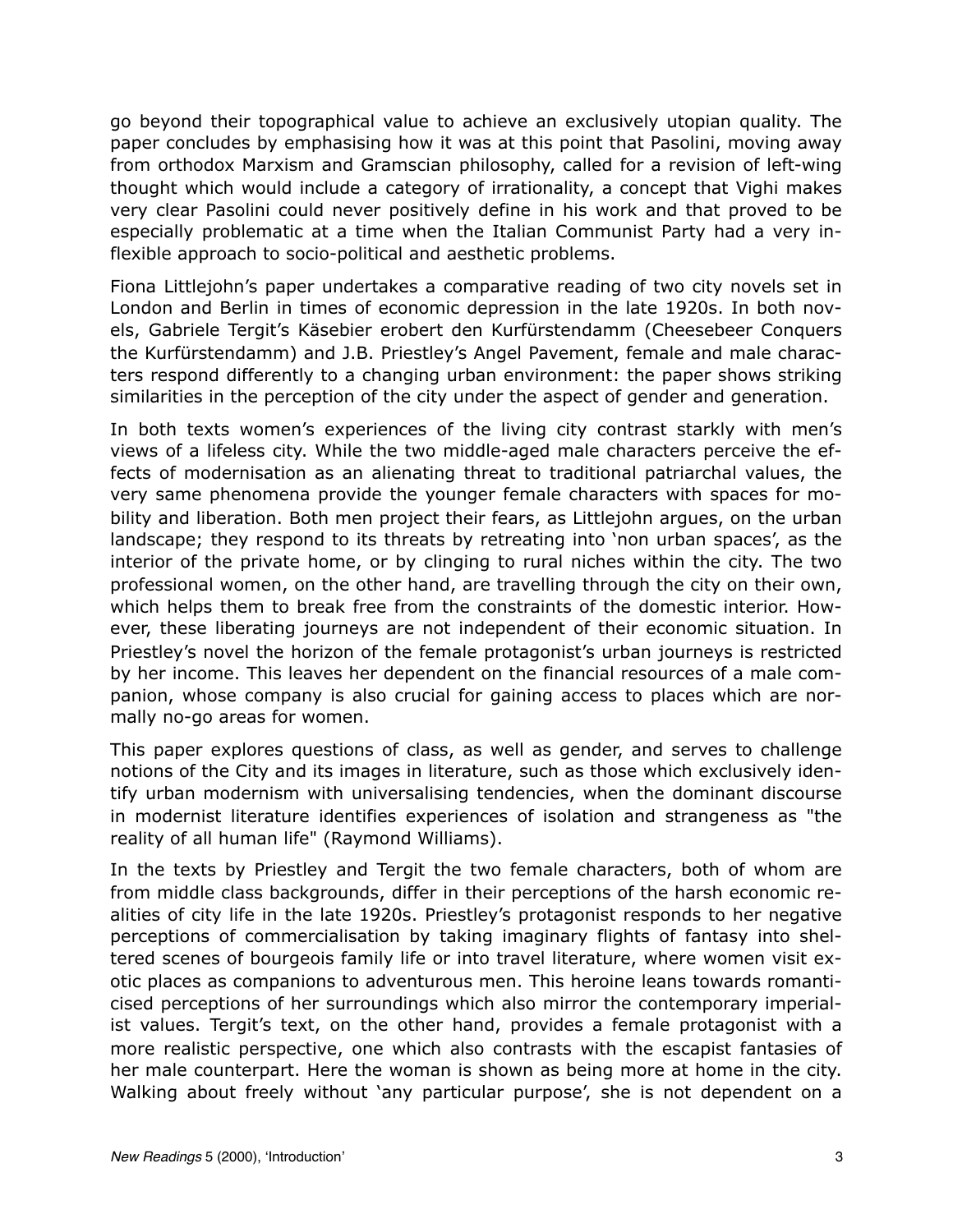male companion. This construction of a female city dweller challenges, according to Littlejohn, the gendered concept of the flâneur, which is prevalent in literary perceptions of the City. However, the different perspectives on gender relations employed by Priestley and Tergit do not, in the end, prevent either woman from being deserted by their male lovers - who leave the city on their own in order to explore other spaces.

Nicholas White's 'Journeys around Maupassant' leads the reader into the ambiguities of metaphorical spaces. When looking at texts by male authors (including Maupassant, Zola, Huysmans, Flaubert) and their complex notions of travel, White sees travel writing as dramatising 'the challenge to imaginative writing to take the readers where they have not been'.

Challenging an alleged 'lack of alterity' in local journeys (Tzvetan Todorov), White considers 'the very charm of alterity' in nineteenth century writing. Maupassant's story En voyage (1882) serves as an example of rising doubts about the 'feasibility of travel writing in general'. White argues that the matter of writing is more important than the journey itself, both when looking at this text, which suggests that the process of telling is more significant than the story told, and when looking at Bel-Ami, in which male adventures are brought to the reader by a female voice. However, following Todorov, White argues, that ideological self-awareness in literary analysis should aim at avoiding the temptations of metaphoricity which conflate journeys and writings. At the same time, the etymology of the term 'metaphor' in which concepts of displacement and reference collapse renders the 'resistance to the metaphorical potential of travel' ambiguous.

The paper shows how concepts of 'fictionalised journeys' or 'travel writing' infiltrated each other in the nineteenth century. Zola's images of Paris in L'Assommoir, for instance, make the very alterity of a geographically and socially segregated city visible. Here journeys beyond the tourist trail confront the travellers with the unfamiliar realm of a langue du peuple and undermine any possibility of a panoramic authority. Realist as well as naturalist narratives which aim to guide through a 'novelistic universe' set out to see everything, like contemporary guidebooks; both share, as White argues, an 'epistemological fantasy of total knowledge'. Decadent aesthetics, in contrast, purveying pleasure through words and their connotations, undercut such referential functions. Thus their evocation of exoticism should not be conflated with the fetishization of maps, found in realist and naturalist accounts, when, for instance, Emma Bovary's journeys on the map are represented as a 'delirium of desire'. Here, White argues, it is the 'tyranny of metaphor', which cuts the woman off from the 'realm of male adventure'. White presents Hennique's L'Accident de Monsieur Hébert (Monsieur Hébert's Accident) as another journey through the mind, in which map reading comes close to madness. Questions about the 'ways in which language maps' are raised by Zola's tale Pot-Bouille (Pot Luck).

Reflections on the 'interplay of private and public scenarios' conclude the paper. A comparative reading of different scenarios in nineteenth-century carriages follows the gaze of, amongst others, Flaubert, Maupassant and Zola. However, confronted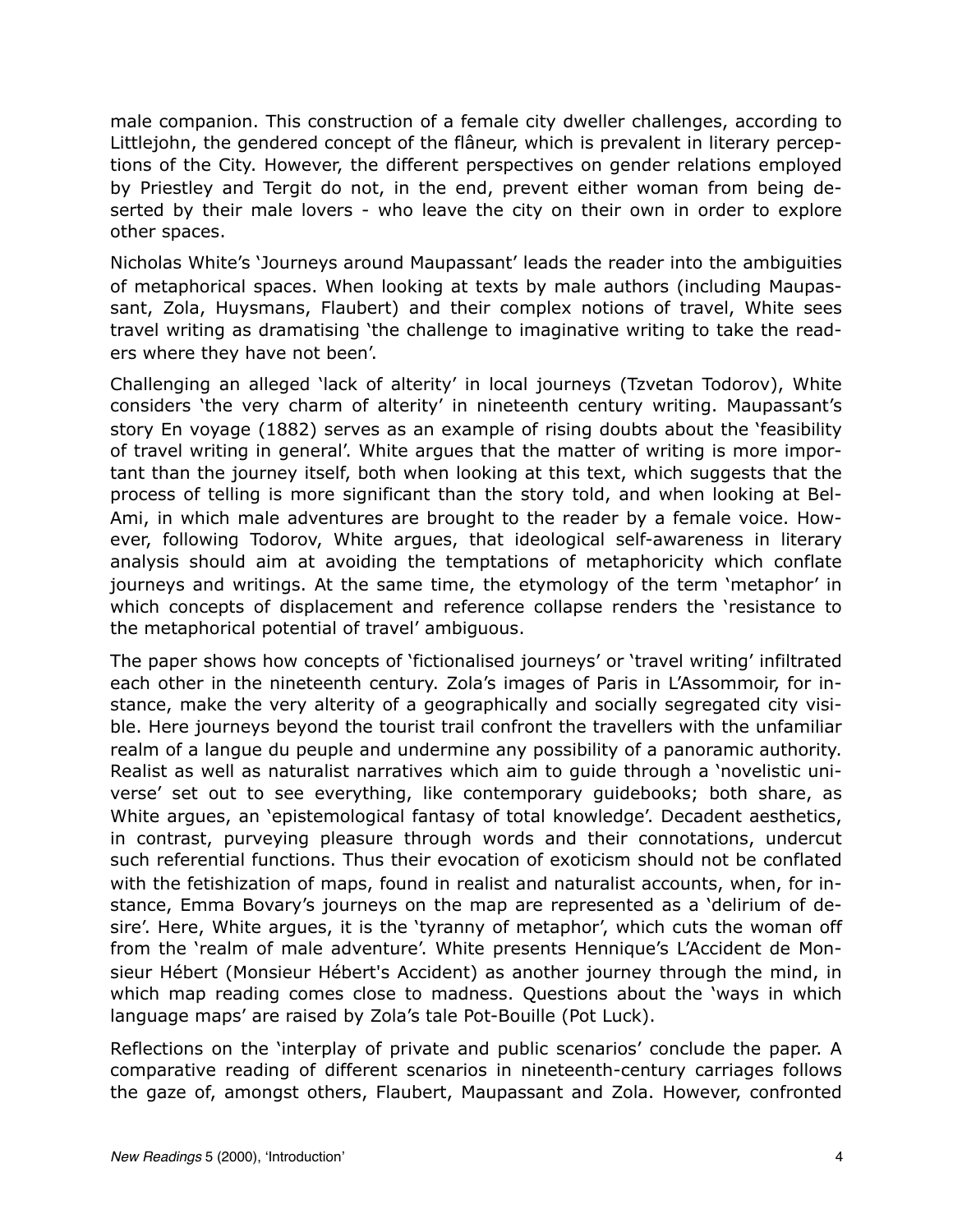with Maupassant's 'reworking' of a 'set sex scene', the reader might wonder how 'fantasies of knowledge' can overcome scepticism about referentiality as well as doubts about the feasibility of 'seducing readers who are not party to the events'. Here the very interplay between forms of 'bourgeois imagination about the dangers of travel' and 'set' generic conventions of representation, triggers off the question, does Maupassant's carriage really takes us somewhere we have not been before?

Catherine Scott's paper travels beyond European spaces to lead to the scene of Quebec Women's theatre of the 1970s. Looking in detail at Denise Boucher's Les Fées ont soif (The Fairies are Thirsty) and at La Nef des sorcières (A Clash of Symbols), written and produced by a collective, Scott highlights two of the first feminist plays which became of central importance for future theatrical activity in Quebec in the 1980s..

Many women playwriters regarded the established theatre as an institution, which 'consolidated society's misconceptions' of women. Like other feminist writing of the 1970s in North America and Western Europe, these two plays posed questions about female identity by acting from a female-centred space. In making language and the patriarchal system of thought a centre of feminist intervention, Quebec women playwrights aimed at interrupting 'the structure of accepted forms of communication' and its 'phallocentric order'.

As other writings of the time, the texts were indebted to contemporary French feminist theories (e.g. Hélène Cixous's) which provided a framework for theorising questions of language, the body and female desire. Theatre in its physical specificity that incorporates the body, provided spaces to transgress social norms in a public way. Quebec women used theatre, Scott argues, as a 'tool' to analyse the 'nature of representation' in patriarchal discourse, and to make deformations physically visible – presenting bodies 'tattooed with signs and symbols'. In Boucher's play, for instance, the 'Virgin Mary' was represented as a statue, and so 'Woman' and the images of her collapsed on stage.

The political impact of these attacks on the Catholic Church, the institution of marriage, the judiciary and, not least, the class character of Quebec society, perceptible in the politics of language, was mirrored by the sharp public reaction which Boucher's Les Fées ont soif provoked. Cultural objections against the arrival of Montreal working class accents on stage were based on notions of 'standard'. Religious objections led to a blasphemy trial which was expected to impose a ban. As a matter of irony, Scott demonstrates, the objections brought up in court in terms of 'censorship' and 'freedom of expression' revolved around 'central themes' of the play. It is interesting, however, that the plays staging body politics on a large scale and raising issues central to radical feminist politics, functioned institutionally, as Scott shows, within mainstream theatre. Whereas Quebec literature during and after the Quiet Revolution tried to create a 'Quebec space', concerned with constructing a national identity, Quebec theatre women abstained from seeking a place in this national movement.